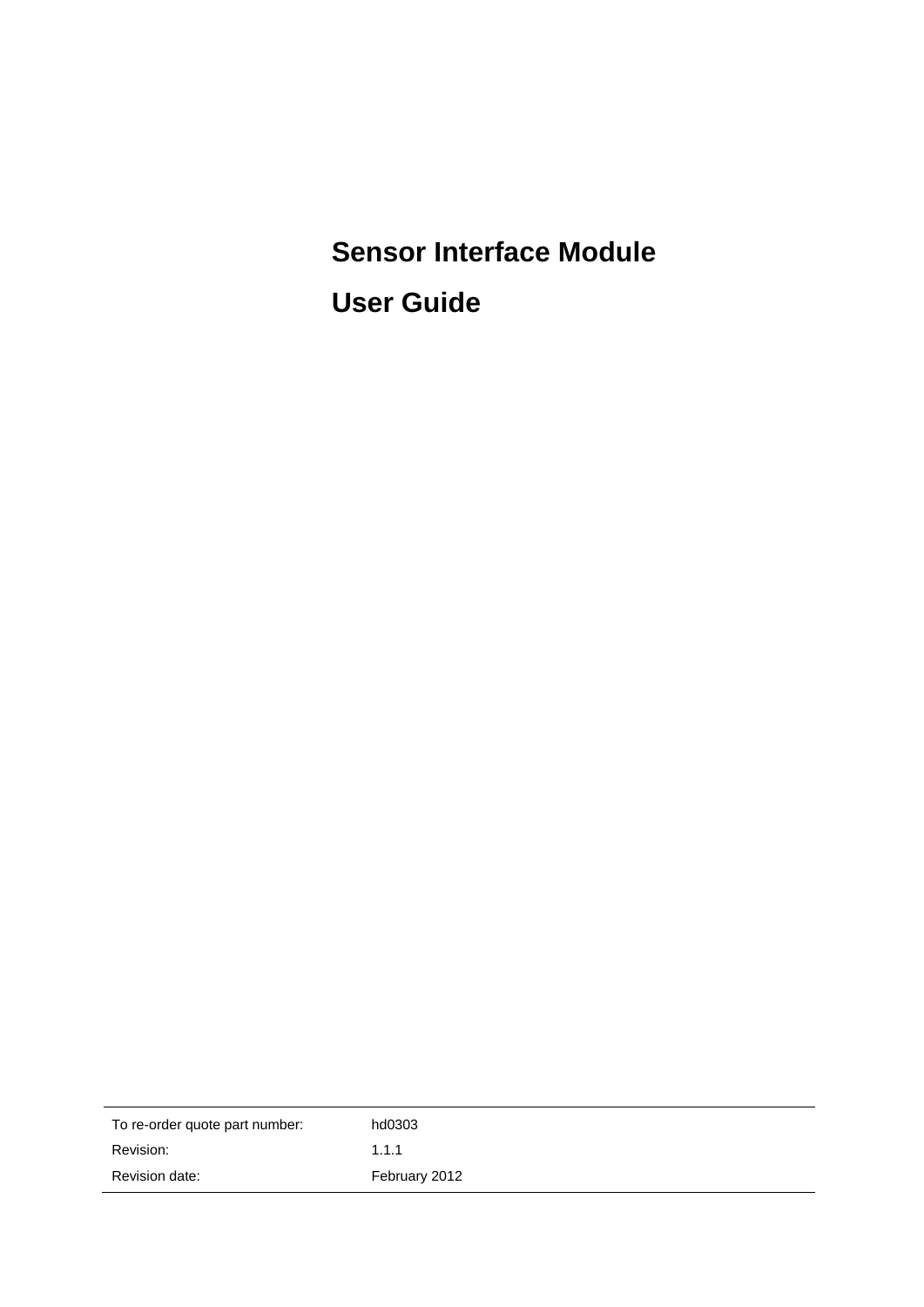#### Copyright

Neither the whole or any part of the information contained in nor the product described in this documentation may be adapted or reproduced in any material form except with the prior written approval of Hydronix Limited, hereinafter referred to as Hydronix.

© 2012

Hydronix Limited 7 Riverside Business Centre Walnut Tree Close **Guildford** Surrey GU1 4UG United Kingdom

All rights reserved

#### CUSTOMER RESPONSIBILITY

The customer in applying the product described in this documentation accepts that the product is a programmable electronic system which is inherently complex and which may not be completely free of errors. In doing so the customer therefore undertakes responsibility to ensure that the product is properly installed commissioned operated and maintained by competent and suitably trained persons and in accordance with any instructions or safety precautions made available or good engineering practice and to thoroughly verify the use of the product in the particular application.

#### ERRORS IN DOCUMENTATION

The product described in this documentation is subject to continuous development and improvement. All information of a technical nature and particulars of the product and its use including the information and particulars contained in this documentation are given by Hydronix in good faith.

Hydronix welcomes comments and suggestions relating to the product and this documentation

#### ACKNOWLEDGEMENTS

Hydronix, Hydro-Probe, Hydro-Mix, Hydro-View and Hydro-Control are Registered Trade Marks of Hydronix **Limited**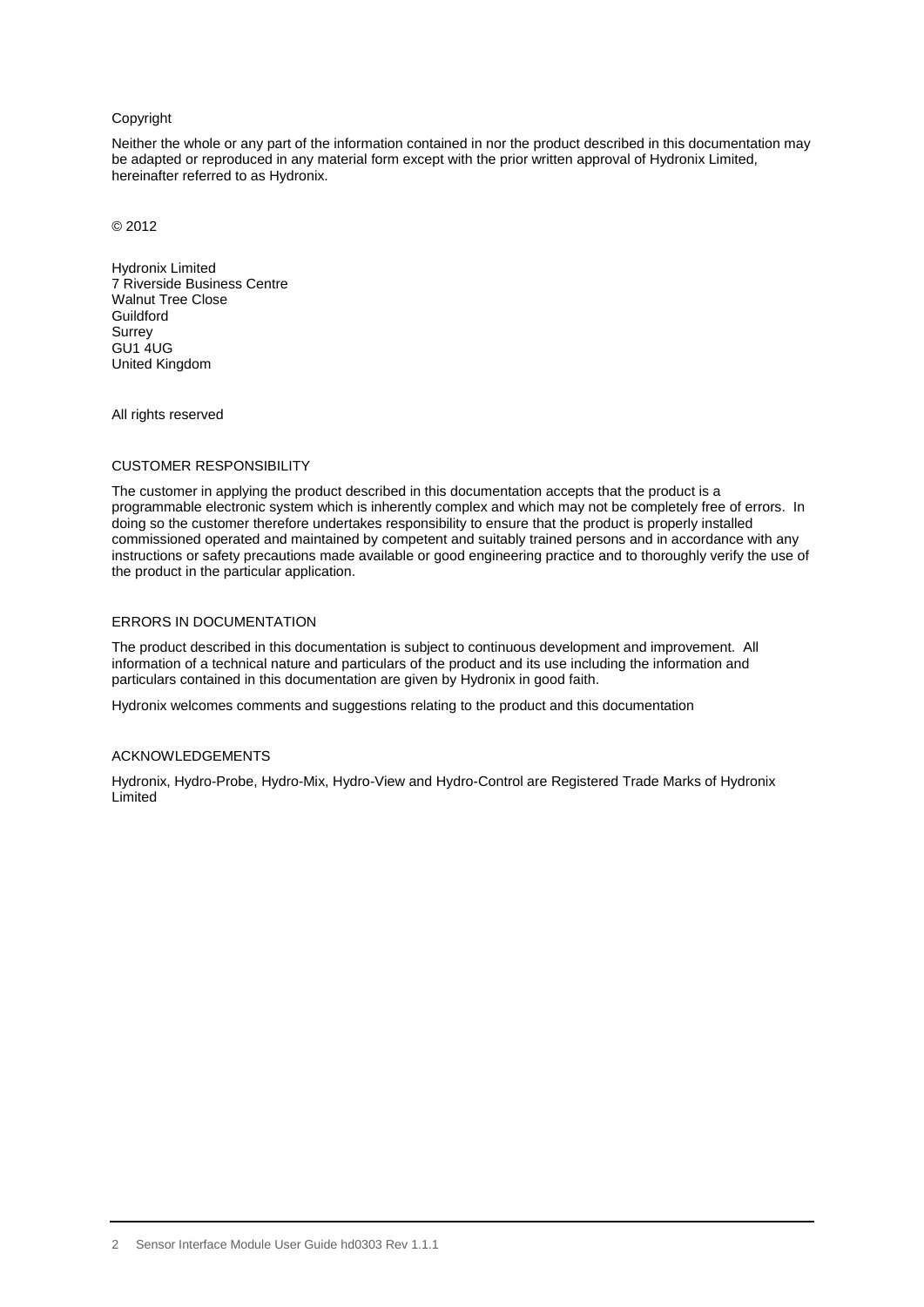# *Hydronix Offices*

### **UK Head Office**

| Address:     | 7 Riverside Business Centre<br><b>Walnut Tree Close</b><br>Guildford<br>Surrey<br>GU1 4UG |
|--------------|-------------------------------------------------------------------------------------------|
| Tel:<br>Fax: | +44 1483 468900<br>+44 1483 468919                                                        |
| Email:       | support@hydronix.com<br>sales@hydronix.com                                                |
| Website:     | www.hydronix.com                                                                          |

#### **North American Office**

Covers North and South America, US territories, Spain and Portugal

| Address: | 692 West Conway Road<br>Suite 24, Harbor Springs<br>MI 47940<br>USA |  |
|----------|---------------------------------------------------------------------|--|
| Tel:     | +1 888 887 4884 (Toll Free)                                         |  |
| Fax:     | +1 231 439 5000<br>+1 888 887 4822 (Toll Free)<br>+1 231 439 5001   |  |
|          |                                                                     |  |

### **European Office**

Covers Central Europe, Russia and South Africa

| Tel: | +49 2563 4858 |
|------|---------------|
| Fax: | +49 2563 5016 |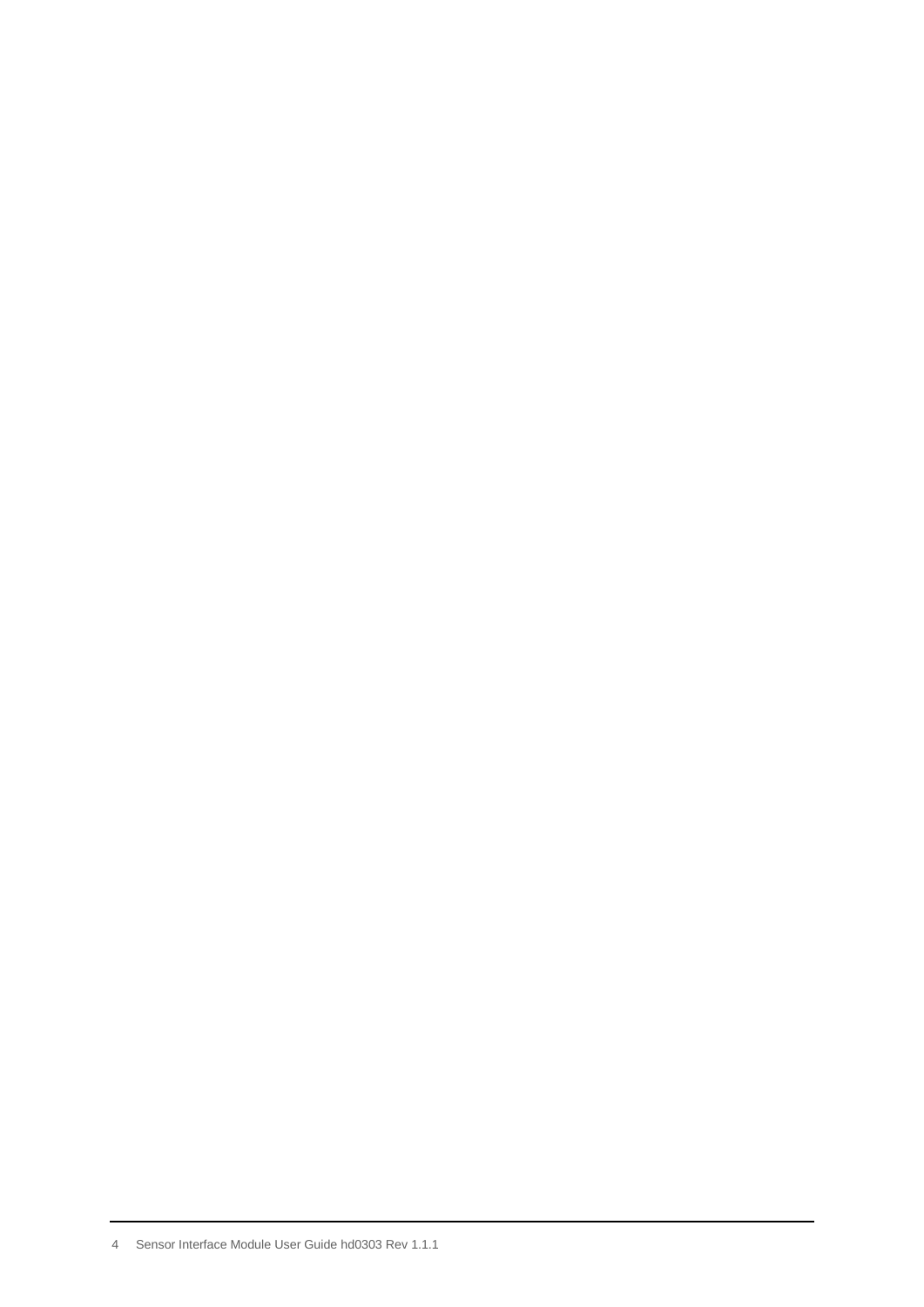# *Revision history*

| <b>Revision No.</b> | Date     | <b>Description of change</b>                                                 |
|---------------------|----------|------------------------------------------------------------------------------|
| 1.0.0               | Feb 2007 | First edition                                                                |
| 1.1.0               | Apr 2007 | Page 13, colour designation for sensor cable corrected.                      |
| 1.1.1               | Feb 2012 | User Guide Reformatted & Connection diagram updated with<br>new sensor cable |
|                     |          |                                                                              |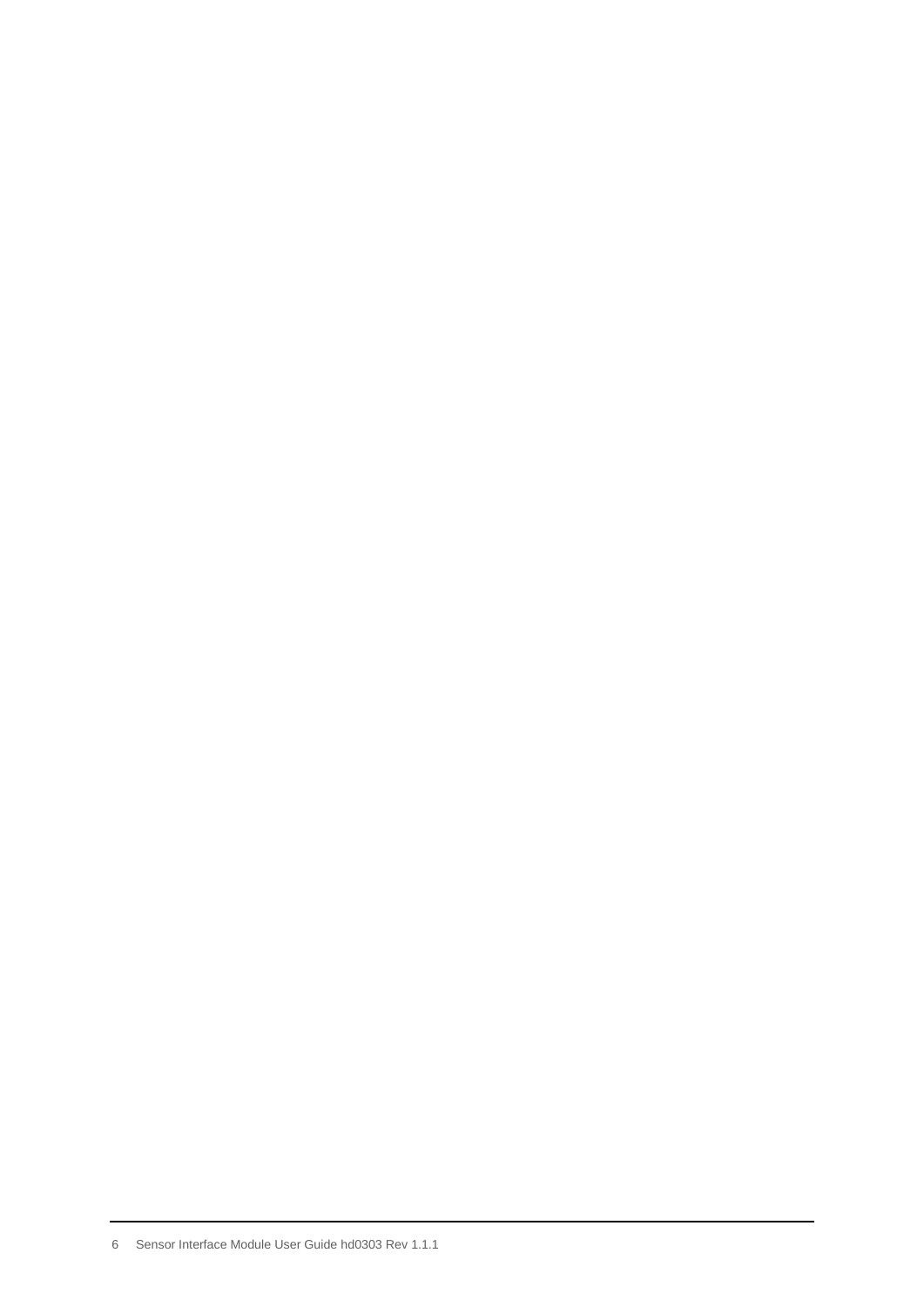# **Table of Contents**

| $\overline{1}$                            |  |
|-------------------------------------------|--|
| $\mathcal{P}$<br>3<br>$\overline{4}$<br>5 |  |
|                                           |  |
|                                           |  |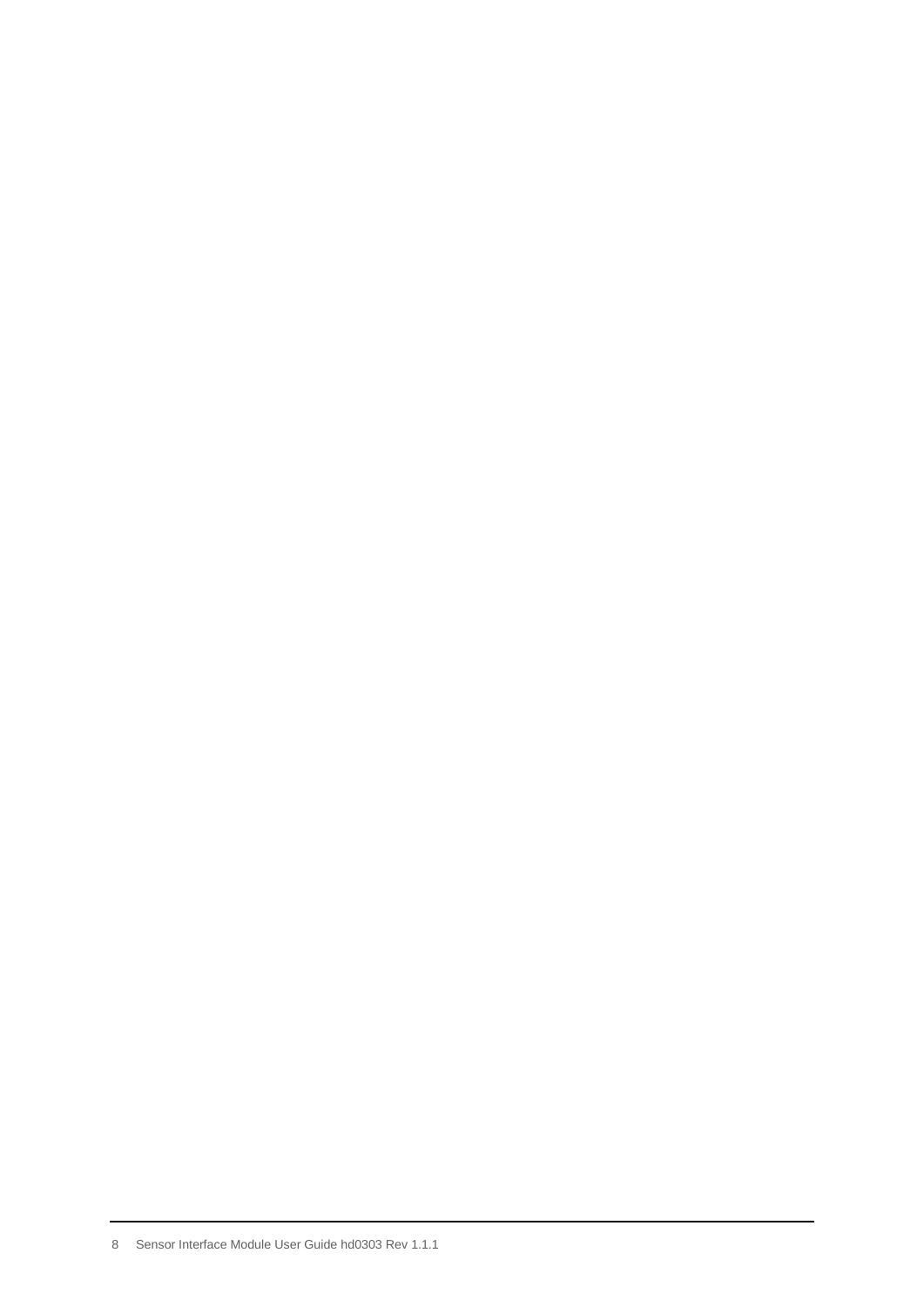## <span id="page-8-1"></span>**1 Introduction**

<span id="page-8-0"></span>The Sensor Interface Module (SIM01) provides a simple method of interfacing Hydronix sensors to a PC or laptop without the necessity of using a serial port. The supplied driver allows the Sensor Interface Module to appear as a virtual com (serial) port which can then be selected in any Hydronix software application.

The SIM01 does not require power as it is powered by the USB port. If sensor power is required, for example when testing the sensors in the laboratory or on the bench, then the plug-in DC power supply in the SIM01 kit can be used. If however the sensor is already powered, then only the RS485 serial communication wires A and B need to be connected. In this case the spare terminal block can be used.

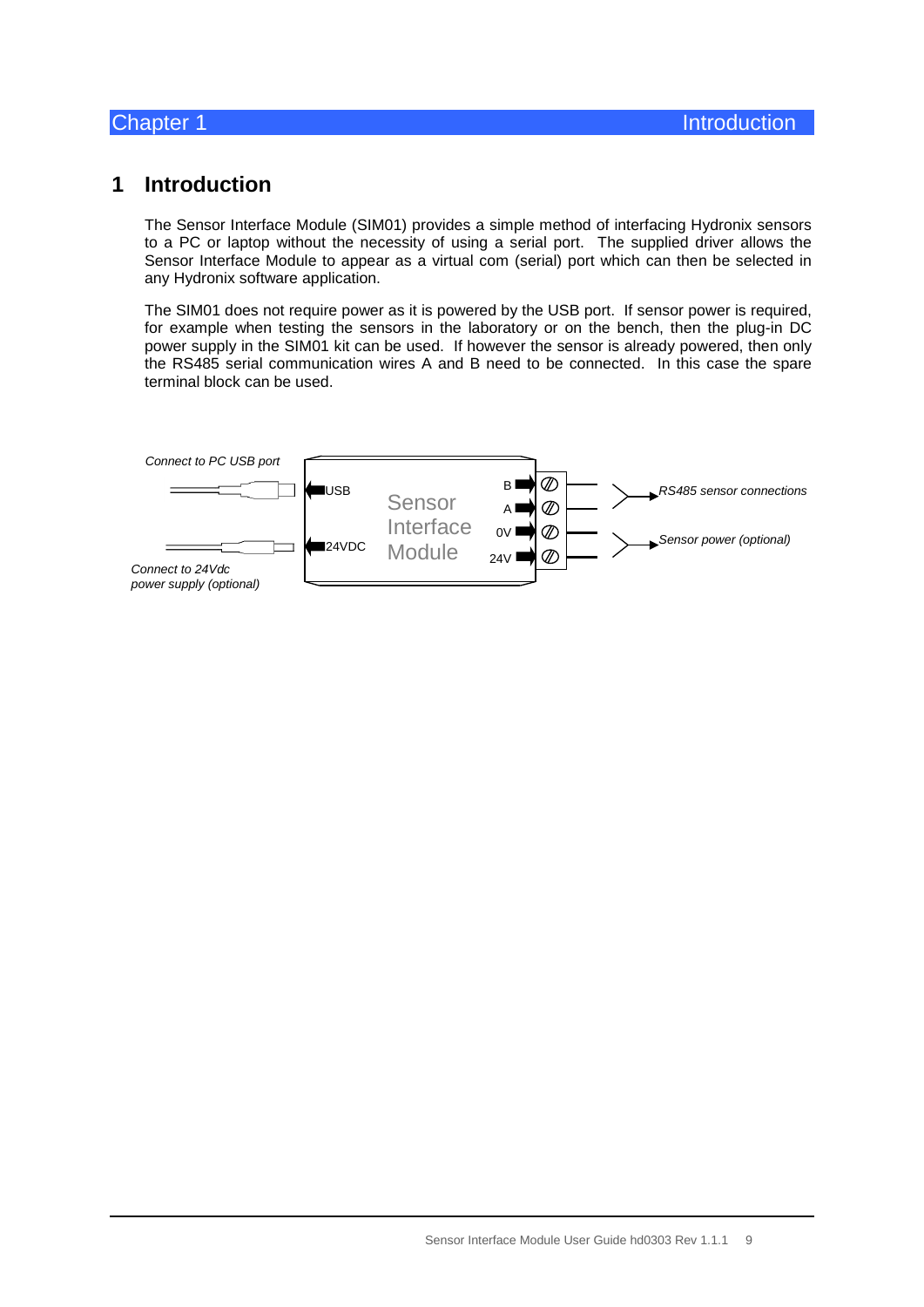## **1.1 Kit Contents**



- A USB-RS485 Sensor Interface Module<br>B 1.5m USB cable
- B 1.5m USB cable<br>C 1m sensor cable
- C 1m sensor cable<br>D Spare terminal bl
- D Spare terminal block<br>E Sensor power supply
- E Sensor power supply (24V DC)<br>F Bag and carry strap
- Bag and carry strap

#### **Order Options:**

**Basic kit:** Part Number: SIM01-B

**Comprises:** A, B and D only, plus CD for USB driver installation

**Use:** Onsite connection to sensor.

**Full kit (shown above):**Part Number: SIM01-A

**Comprises:** All the above plus CD for USB driver installation

**Use:** Laboratory/Bench and onsite connection to sensor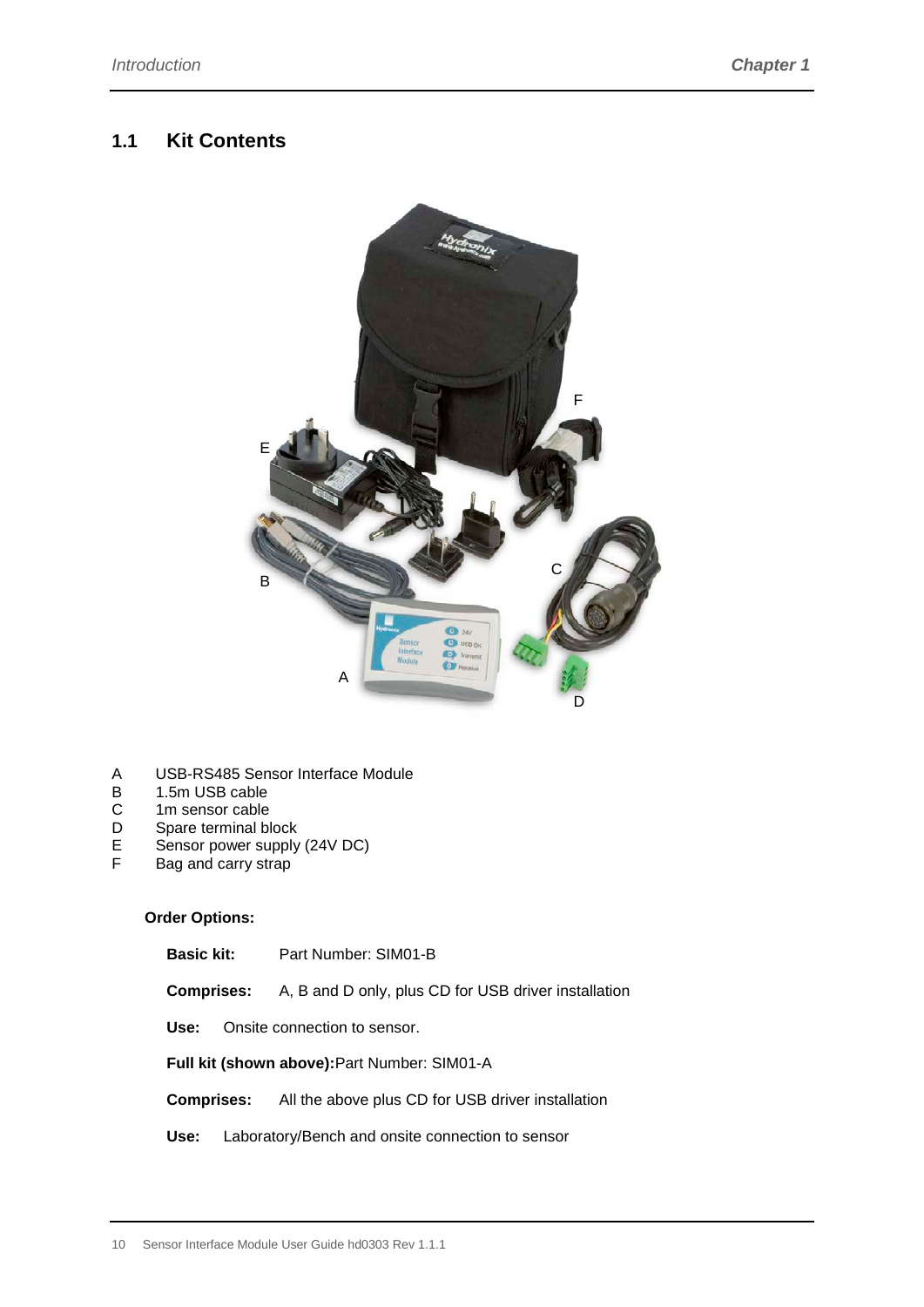The sensor interface module connects to a USB port on any desktop PC or laptop. The module may also be connected through a powered or unpowered USB hub. As with all USB devices cables should be less than 5m in length. If possible, the USB cable supplied by Hydronix should be used and the Sensor Interface Module connected directly into a USB port on the computer.

#### *Note that only one SIM01 can be connected to a single PC at any one time.*

## <span id="page-10-1"></span>**1 Installing the drivers**

The SIM01 driver files are supplied on the CD that comes with the SIM01, and are also available for download from the Hydronix website [www.hydronix.com.](http://www.hydronix.com/) The drivers may be installed directly from the supplied CD, or alternatively the files may be copied to an empty folder on the hard disk of the PC.

The Add New Hardware wizard will be run twice during the installation. The first wizard will install the USB driver, the second will install the virtual com port driver.

These instructions are based on Windows XP, but other operating systems are similar.

- Connect the Sensor Interface Module to a free USB port on the computer.
- The Found New Hardware wizard will appear as shown.
- Select the option 'Install from a list or specific location (Advanced)', then click 'Next'.

<span id="page-10-0"></span>

- Select the option 'Include this location in the search:'
- Click the 'Browse' button and select the folder where the driver files are located.
- Click 'Next'. The 'Installation' window will appear and copy the files.

| Found New Hardware Wizard                                                                                                                                      |
|----------------------------------------------------------------------------------------------------------------------------------------------------------------|
| Please choose your search and installation options.                                                                                                            |
| Search for the best driver in these locations.                                                                                                                 |
| Use the check boxes below to limit or expand the default search, which includes local<br>paths and removable media. The best driver found will be installed.   |
| □ Search removable media (floppy, CD-ROM)                                                                                                                      |
| $\triangleright$ Include this location in the search:                                                                                                          |
| C:\HYDRONIX VCP DRIVER<br>Browse                                                                                                                               |
| O Don't search. I will choose the driver to install.                                                                                                           |
| Choose this option to select the device driver from a list. Windows does not guarantee that<br>the driver you choose will be the best match for your hardware. |
|                                                                                                                                                                |
|                                                                                                                                                                |
| < Back<br>Cancel<br>Next >                                                                                                                                     |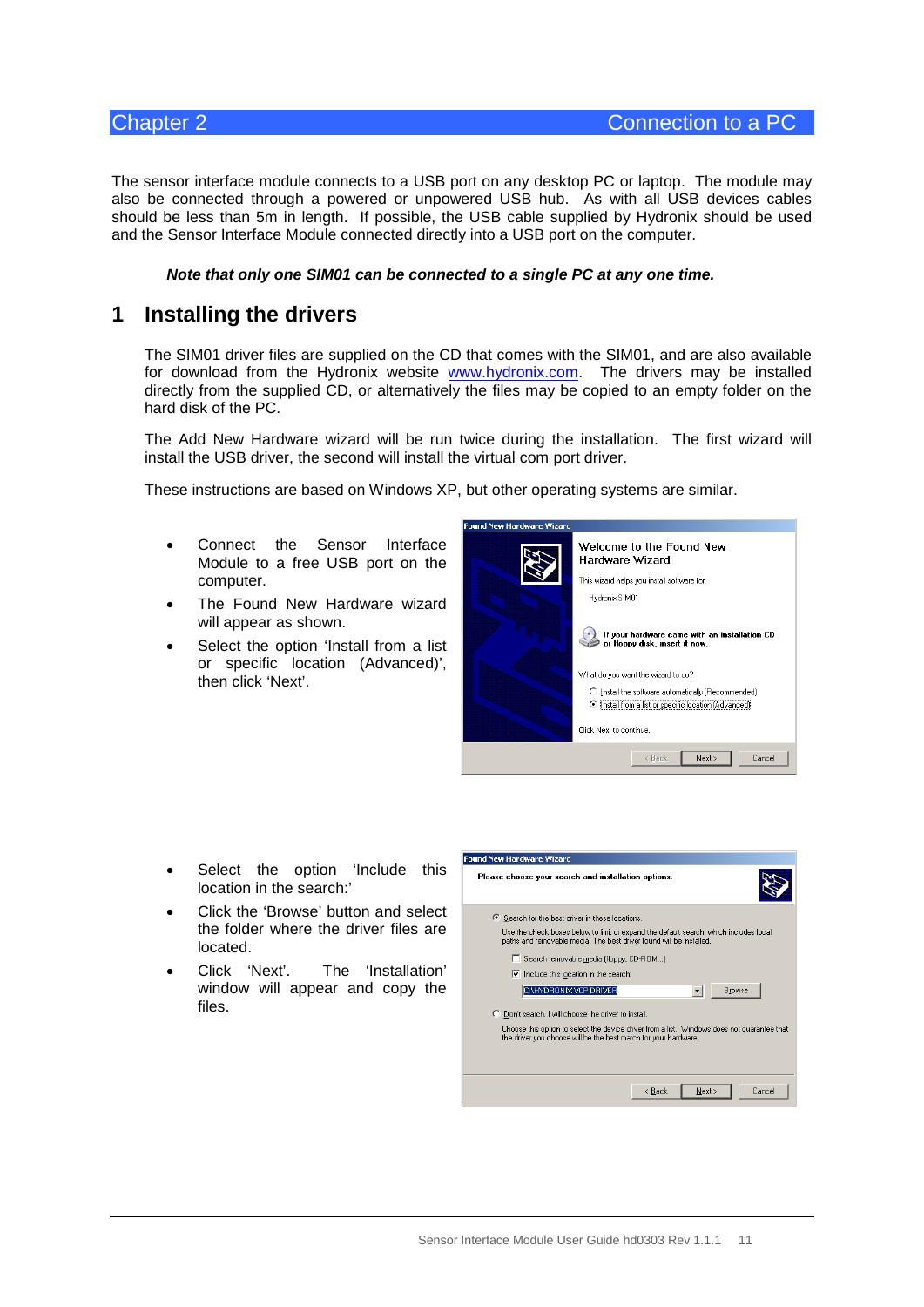• If a 'Warning' window appears during installation, click on 'Continue anyway'



When the 'Completed' window appears, click on 'Finish'



• The 'Add new hardware' wizard will appear again. To install the virtual com. port driver, the procedure is exactly the same as above.

# <span id="page-11-0"></span>**2 Checking installation and virtual com port number**

- To check that the installation has worked correctly, click on 'Control Panel' in the 'Start' menu.
- Double click the 'System' icon.

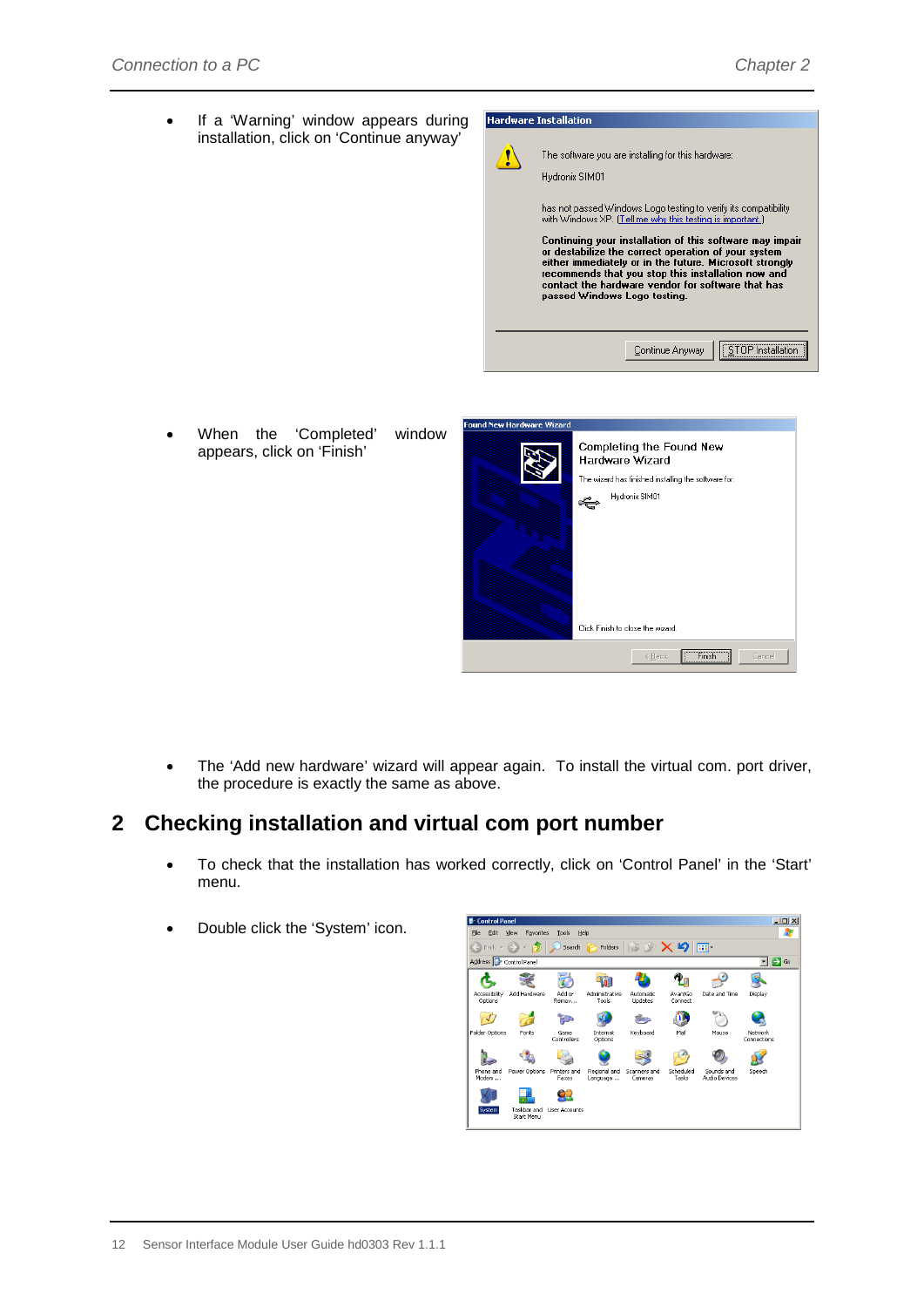$|$  $\Box$ | $\times$ 

 $\overline{\phantom{a}}$ 

• Click on the 'Hardware' tab and the'Device Manager' button.



- In Device Manager, select 'Universal Serial Bus controllers'.
- Check that 'Hydronix SIM01' is listed without any error or warning icons.
- If Hydronix SIM01 is not listed then it is likely that the first stage of the installation failed.
- Select 'Ports (COM & LPT)'.
- Check that 'Hydronix SIM01' is listed without any error or warning icons. The COM port number created is listed here.
- If Hydronix SIM01 is not listed then it is likely that the second stage of the installation failed.
- Make a note of the COM number listed as this is the COM port to select when using Hydronix utilities such as Hydro-Com software.

If the installation failed, the drivers can

मे— Modems<br>मे— अ Monitors H. HI Network adapters **E** PCMCIA adapters 白 y Ports (COM & LPT) Ports (Compacini)<br>■ Communications Port (COM1) ECP Printer Port (LPT1)<br>- Widronix SIM01 (COM6) -> ーーーー<br>田**·泰** Processors 5ystem devices ⊟- स्ट्वी Universal Serial Bus controllers Standard Universal PCI to USB Host Controller Standard Universal PCI to USB Host Controller ( - <del>ဟို့</del> USB Root Hub<br>- <del>ဟို့</del> USB Root Hub<br>- <del>ဟို့</del> USB Root Hub

be removed by right clicking the entry in the 'Device Manager' and selecting 'Uninstall'. Alternatively, from the 'Control Panel', select 'Add/Remove Programs'. Find the Hydronix SIM01 drivers and click on 'Change/Remove'.

Device Manager

File Action View

← → | ⊡ | ⊕ | ලු | ලූ

Help

in the Mice and other pointing devices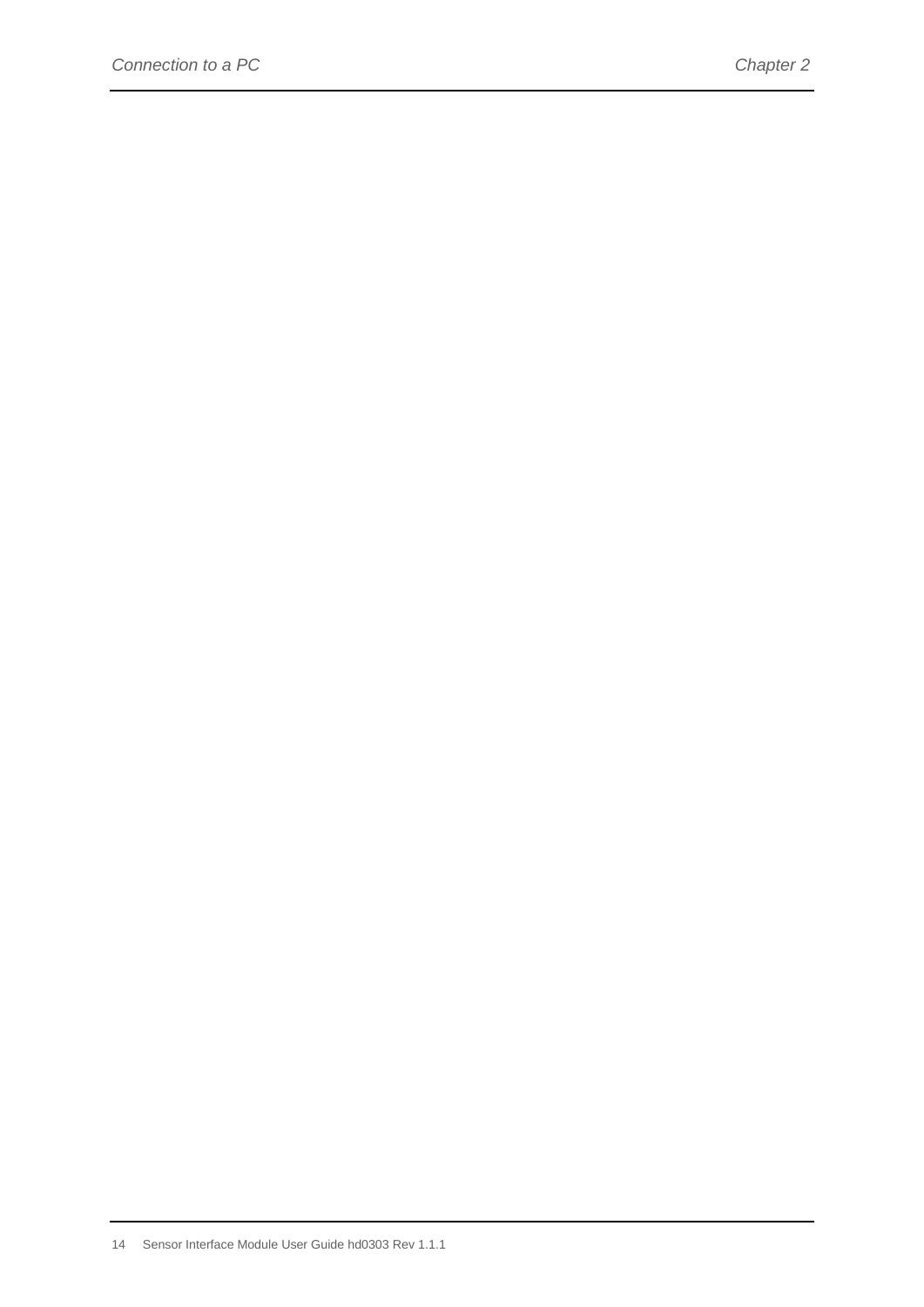To communicate with the PC only two wires are required from the sensor, the RS485 A and B signals. The virtual Com port is created once the USB lead is connected between the SIM01 and the PC. This can then be selected in any Hydronix software such as Hydro-Com.



<span id="page-14-1"></span>**1 SIM01 Sensor Cable Connections**

| <b>SIM01</b> | Colour | <b>Corresponding pin on</b><br><b>MIL-Spec connector</b> |
|--------------|--------|----------------------------------------------------------|
| B            | Yellow | G                                                        |
| Α            | Green  | F                                                        |
| 0V           | Blue   | B                                                        |
| 24V          | Red    | А                                                        |

The SIM01 sensor cable supplied with the kit is wired as follows:

<span id="page-14-0"></span>

## <span id="page-14-2"></span>**2 Indicators**

The Sensor Interface Module has four indicators to show that it is working correctly.

|                                  | 24V      | Red    | This light will be on if power is detected, either using the<br>external power supply in the kit or from plant power<br>assuming that the power connections are made. |
|----------------------------------|----------|--------|-----------------------------------------------------------------------------------------------------------------------------------------------------------------------|
| 24V<br><b>USB OK</b><br>Transmit | USB OK   | Orange | Indicates that the Sensor Interface Module is correctly<br>connected to a host PC and that the driver is installed<br>and running                                     |
| Receive                          | Transmit | Green  | Indicates that data is being sent from the host PC to the<br>sensors                                                                                                  |
|                                  | Receive  | Green  | Indicates that data is being sent from the sensors to the<br>host PC                                                                                                  |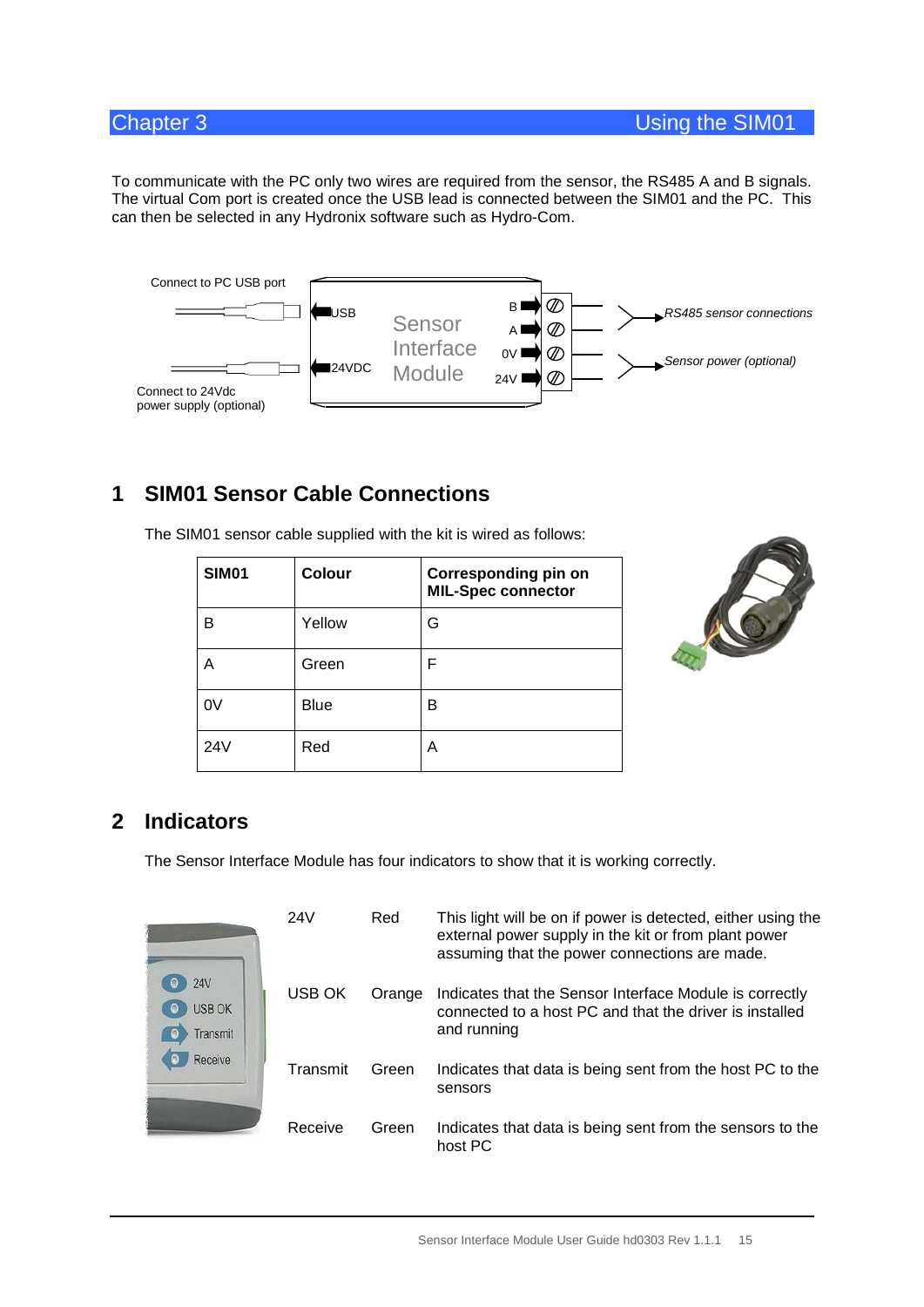# <span id="page-15-0"></span>**3 External power supply**

The external power supply in the kit can be used worldwide simply by changing the mains plug head to one of the supplied variants. The power supply input is rated 100V – 240VAC, 50/60Hz.

*Note that the external power supply should only be used to power up to a maximum of 3 sensors.*

## <span id="page-15-1"></span>**4 Connecting to a sensor on the bench**

With use of the supplied power supply and sensor cable, it is easy to connect to a single sensor for basic bench tests or for configuration purposes.

- Power the sensor by connecting the supplied 24V power supply.
- Connect the sensor cable from the SIM01 to the sensor.
- Connect the USB cable from the PC to the SIM01. A virtual com port should now be created which can be used in the software.
- Open up Hydronix software such as Hydro-Com to monitor, configure, test diagnostics or calibrate the sensor. Ensure the correct com port is selected from the menu.

## <span id="page-15-2"></span>**5 Connecting to a sensor on site**

It is also easy to connect to a sensor or network of sensors that are already installed and powered on site. Up to 16 sensors can be connected on the network and used with the SIM01. For this only the RS485 A and B wires need to be connected to the SIM01, which may be available in the junction box. Use the spare terminal block supplied in the kit for this connection.

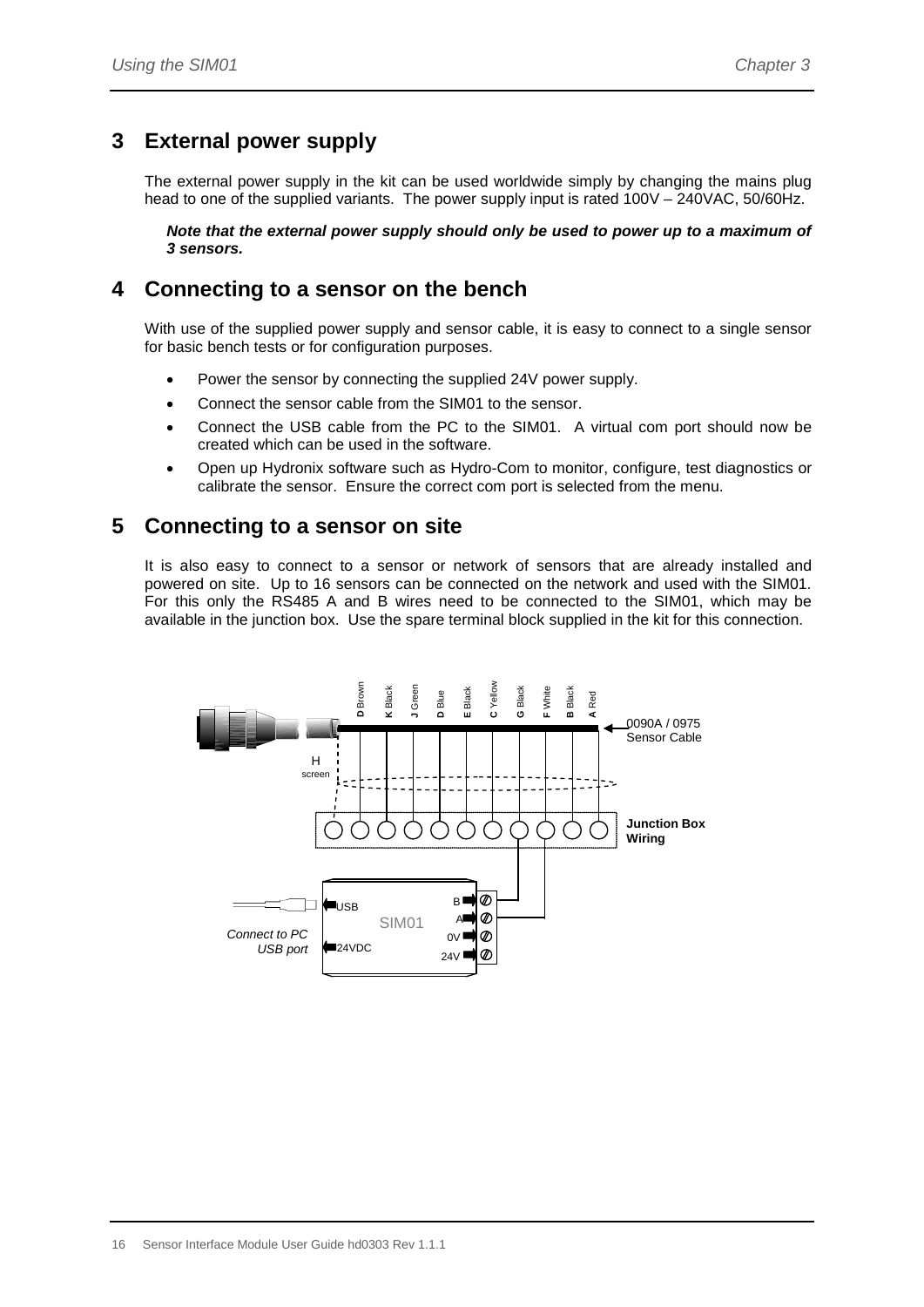For trouble shooting with any Hydronix sensor or software, please refer to their respective user guides or contact Hydronix technical support on [support@hydronix.com.](mailto:support@hydronix.com)

For problems with the SIM01, please check the following:

#### <span id="page-16-0"></span>**Symptom: 'USB OK' light not on**

| <b>Possible</b><br>explanation | <b>Check</b>                                                          | <b>Required result</b>                                                                     | <b>Action required</b><br>on failure                     |
|--------------------------------|-----------------------------------------------------------------------|--------------------------------------------------------------------------------------------|----------------------------------------------------------|
| No virtual com port            | Device Manager as<br>described in chapter<br>2.                       | 'Hydronix SIM01 (COM x)'<br>should be shown in the Port<br>(COM & LPT) section.            | Reinstall the<br>driver as<br>described in<br>chapter 2. |
|                                |                                                                       | 'Hydronix SIM01' should be<br>shown in the 'Universial serial<br>bus controllers' section. |                                                          |
| USB not connected<br>correctly | USB cable<br>connected from<br>spare USB port to<br>SIM <sub>01</sub> |                                                                                            |                                                          |

#### **Symptom: Computer does not communicate with the sensor**

| <b>Possible</b><br>explanation                                                      | <b>Check</b>                                                                                              | <b>Required result</b>                                                                                            | <b>Action required</b><br>on failure                                                                                                                              |
|-------------------------------------------------------------------------------------|-----------------------------------------------------------------------------------------------------------|-------------------------------------------------------------------------------------------------------------------|-------------------------------------------------------------------------------------------------------------------------------------------------------------------|
| No power to sensor<br>when connected to<br>site power                               | DC power at<br>junction box.                                                                              | $+15$ Vdc to $+30$ Vdc                                                                                            | Locate fault in<br>power supply/<br>wiring.                                                                                                                       |
| No power to sensor<br>when using supplied<br>power supply                           | Power supply<br>connected to mains<br>supply and into the<br><b>SIM01</b>                                 | Red light on SIM01                                                                                                | Locate fault in<br>power supply.                                                                                                                                  |
| Incorrect serial Com<br>Port selected on<br>Hydro-Com                               | Com Port menu on<br>Hydro-Com. All<br>available Com<br>Ports are<br>highlighted on the<br>pull down menu. | Switch to the correct Com Port                                                                                    | Hydro-Com uses<br>$com1-10$ . If<br>assigned com<br>port number is<br>higher than 10<br>then it should be<br>forced to a lower<br>number using<br>device manager. |
| Com port number is<br>higher than 10 and<br>is not available to<br>use in Hydro-Com | The Com Port<br>assignments in the<br><b>PC's Device</b><br>Manager window.                               | Renumber the Com Port used<br>for communication with the<br>sensor, to an unused port<br>number between 1 and 10. | Check sensor<br>addresses.                                                                                                                                        |
| More than one                                                                       | Connect to each                                                                                           | Sensor is found at an address.                                                                                    | Try an alternative                                                                                                                                                |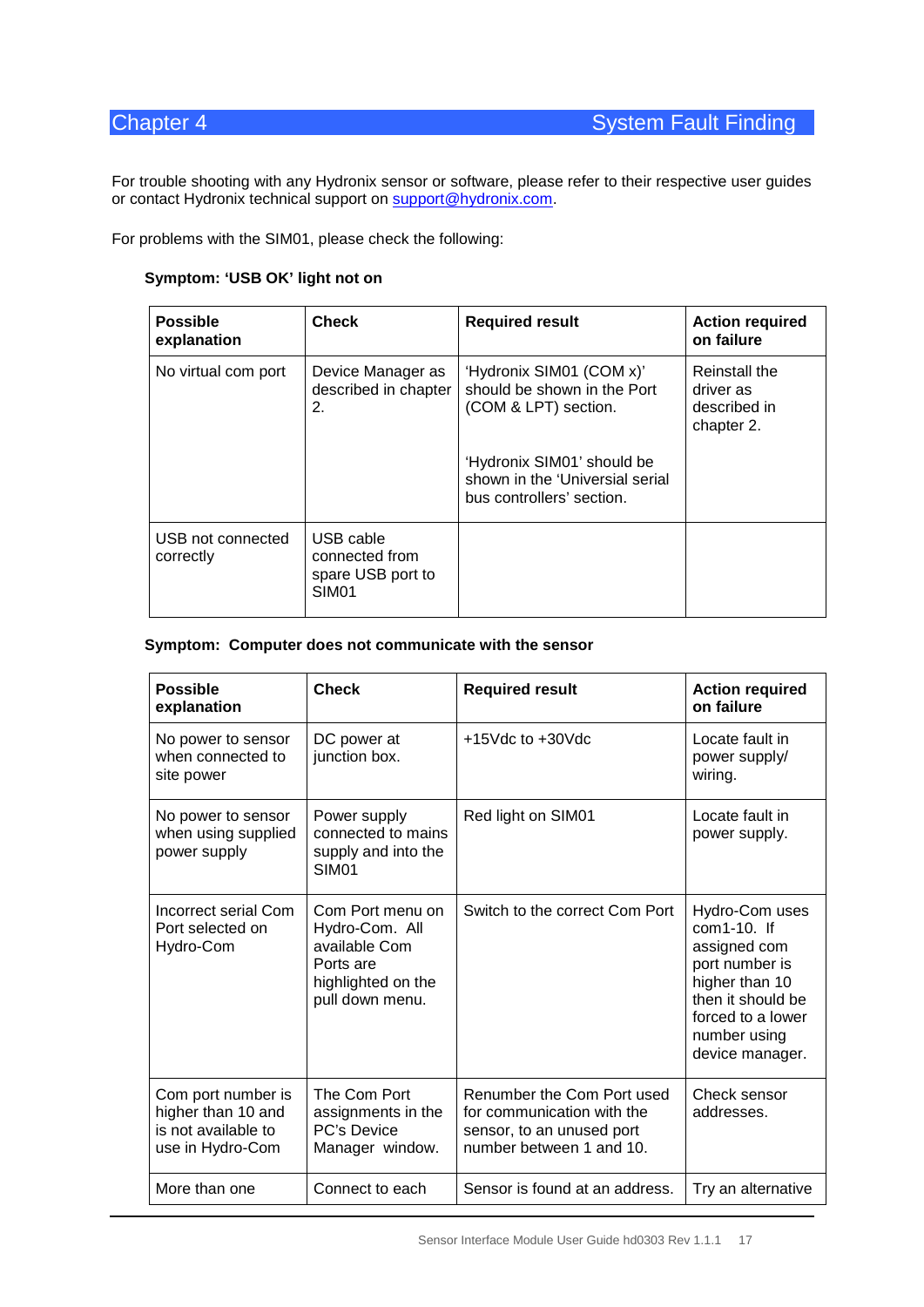| sensor has the same   sensor individually.   Renumber this sensor and<br>address number | repeat for all the sensors on<br>the network. | RS485-<br>RS232/USB if<br>available. |
|-----------------------------------------------------------------------------------------|-----------------------------------------------|--------------------------------------|
|-----------------------------------------------------------------------------------------|-----------------------------------------------|--------------------------------------|

### **Symptom: Only transmit light works during sensor search**

| <b>Possible</b><br>explanation                            | <b>Check</b>                                                                   | <b>Required result</b>                                                                                      | <b>Action required</b><br>on failure                       |
|-----------------------------------------------------------|--------------------------------------------------------------------------------|-------------------------------------------------------------------------------------------------------------|------------------------------------------------------------|
| Sensor RS485 A<br>and B are not<br>connected correctly    | RS485 A and B<br>wires are connected<br>correctly.                             | Correct polarity.                                                                                           | Connect the two<br>wires correctly.                        |
| No power to sensor<br>when connected to<br>site power     | DC power at<br>junction box.                                                   | $+15$ Vdc to $+30$ Vdc                                                                                      | Locate fault in<br>power supply/<br>wiring.                |
| No power to sensor<br>when using supplied<br>power supply | Power supply<br>connected to mains<br>supply and into the<br>SIM <sub>01</sub> | Red light on SIM01                                                                                          | Locate fault in<br>power supply.                           |
| More than one<br>sensor has the same<br>address number    | Connect to each<br>sensor individually.                                        | Sensor is found at an address.<br>Renumber this sensor and<br>repeat for all the sensors on<br>the network. | Try an alternative<br>RS485-<br>RS232/USB if<br>available. |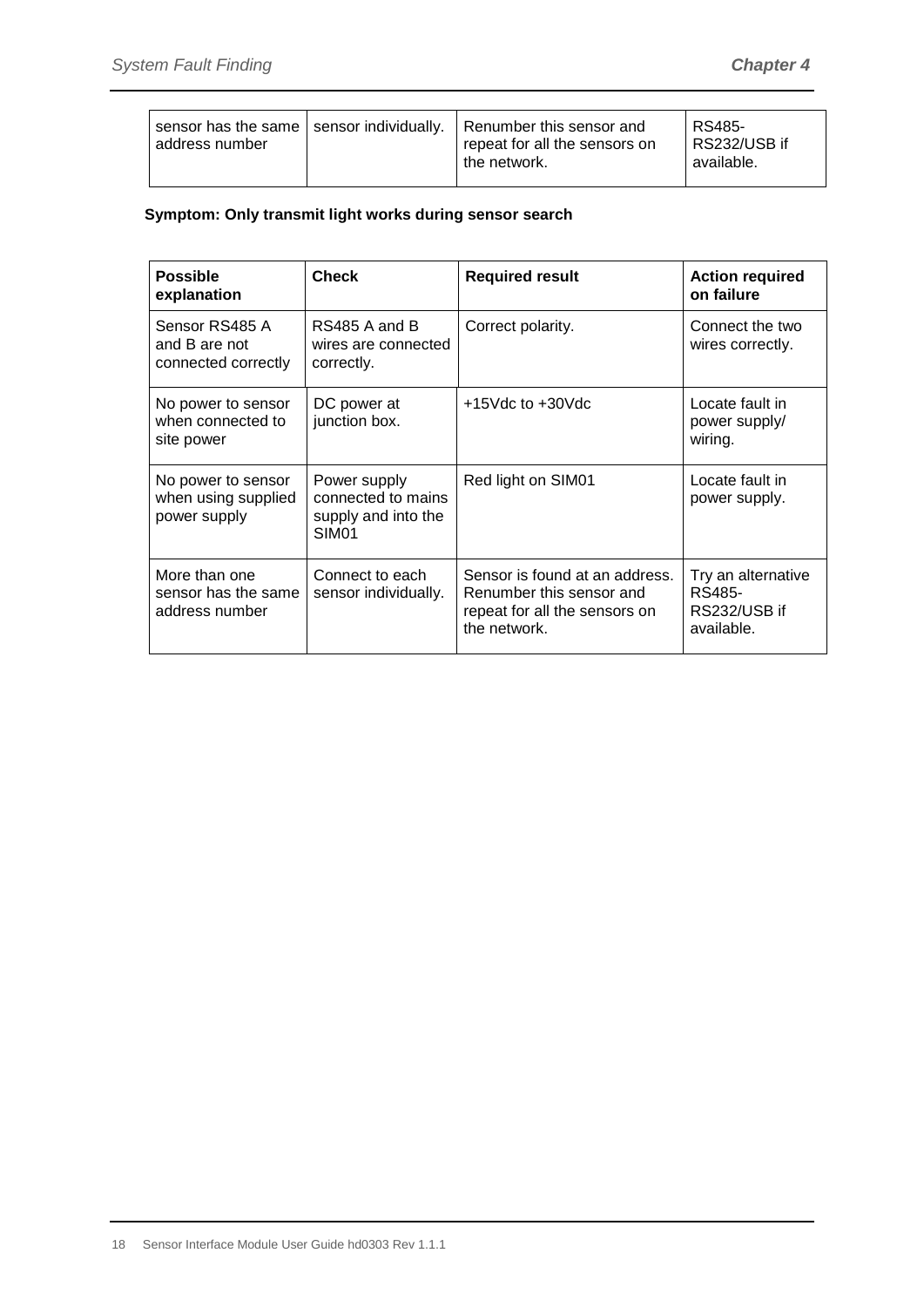# **Chapter 5** Chapter 5 **Technical Specifications**

<span id="page-18-0"></span>

| PC Interface:                   | USB compatible, requires less than 100mA                                                                                                   |
|---------------------------------|--------------------------------------------------------------------------------------------------------------------------------------------|
| System requirements:            | Pentium PC or 100% compatible with the following:<br>USB port<br>Windows 98SE, ME 2000 or XP<br>Hard disk with 1MB free<br><b>CD Drive</b> |
|                                 | 32 MB RAM                                                                                                                                  |
| Optional external power supply: | 24V, 1A max.<br>Hydronix recommend only using the power supply<br>supplied in the kit. This can power a maximum of 3<br>Hydronix sensors   |
| RS485 interface:                | Can connect to a maximum of 16 Hydronix sensors.<br>Maximum input voltage range : $0 - 5$ V                                                |
| Operating temperature:          | 0 - 60°C; 91% relative humidity, non-condensing                                                                                            |
| Storage temperature:            | $-10^\circ$ C to 70 $^{\circ}$ C                                                                                                           |
| Environment:                    | The Sensor Interface Module should be used indoors<br>in dry environments only. The enclosure is sealed to<br>IP31                         |
| Dimensions:                     | 95mm x 60mm x 28mm                                                                                                                         |
| Weight                          | 75g                                                                                                                                        |